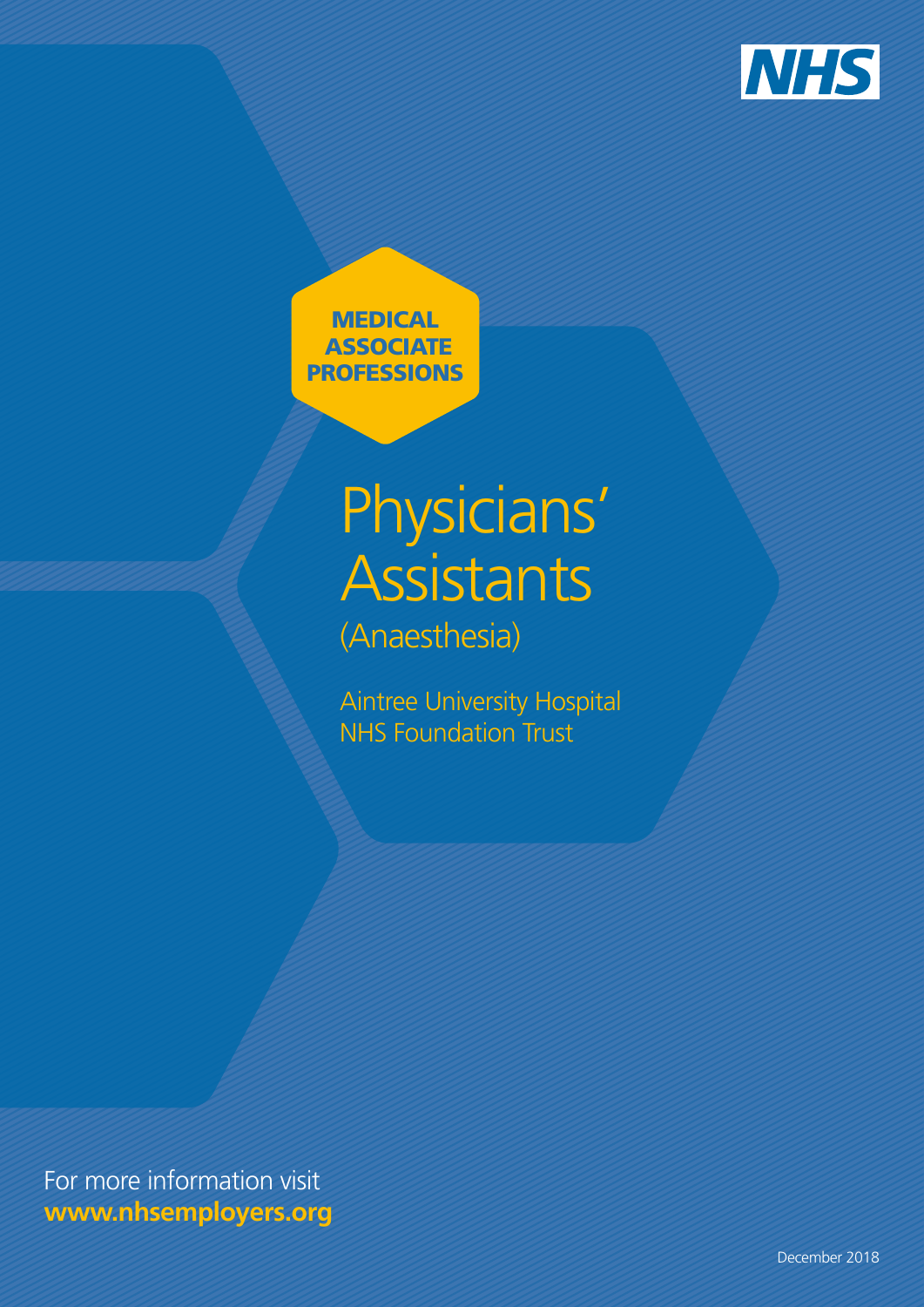# **The organisation**

Aintree University Hospital NHS Foundation Trust provides general acute services to 330,000 people across North Liverpool, South Sefton and Kirkby, and specialist services to a population of 1.5 million across the North Wales and the North West.

## **Background**

Aintree's theatre department is supported by operating department practitioners, nurses, theatre assistants, theatre porters and theatre administrators. These support teams work closely with the consultant surgeons, anaesthetists and physicians' assistants (anaesthesia) (PA(A)).

The Royal College of Anaesthetists recognised a serious impending shortage of shortage of trained specialist anaesthetists. This led to the New Ways of Working in Anaesthesia (NWWA) programme, which was established in 2003 and led to the development of the advanced practitioner role and subsequent PA(A) role in 2004 to help facilitate the delivery of services.

In 2013, Aintree's anaesthetic department found recruitment of local trust grade middle tier staff to be a real challenge. This had a significant impact on the department's ability to meet the increased demands on service provision, resulting in regular cancelations on the day of surgery.

# **What the trust did?**

### **Agreement**

The department decided to explore the possibility of recruiting a qualified PA(A) and begin a training programme for two more. This was to improve continuity and flexibility in the care delivered by theatre teams, while continuing to maintain high standards of patient care.

The proposal started with an initial consultation with theatre staff to gain their support. Initially there was resistance among some members of the anaesthetic department, but good support from others. Surgeons were more resistant at first and were concerned that the complexity of patients they could book on lists would be altered by the use of PA(A)s. The department continued to discuss with the senior anaesthetists and surgeons around the benefits the role could provide and reached an agreement after a third consultation.

#### **Recruitment**

The trust made use of anaesthetic funding for the recruitment of two trainee PA(A)s and one qualified PA(A). It was successful in the recruitment of a lead PA(A) who had graduated from the first cohort of trained PA(A)s and worked with the Association of Physicians' Assistants (Anaesthesia) (APAA) to raise awareness of the role and share good practice on a national level.

#### **Establishing the role**

The lead PA(A) had prior experience of integrating within challenging operating departments to provide care to patients and set out to establish the role around the needs of the department and service. The Lead PA(A) initially set out to work in each theatre area, which enabled the opportunity to help build credibility and a rapport with the consultant anaesthetists and surgeons. Working alongside the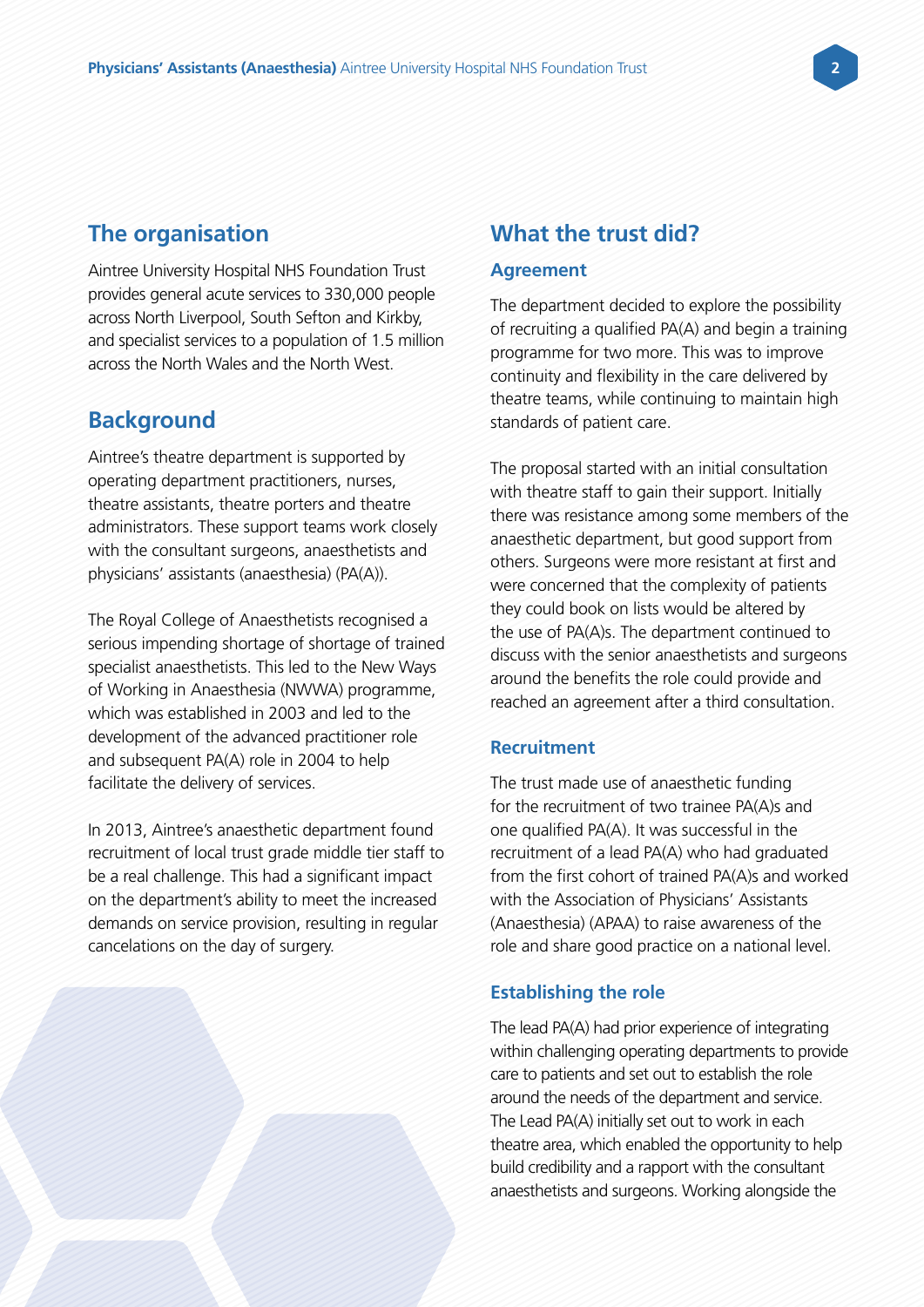anaesthetic department was vital to establish where the PA(A) team could assist in future service delivery and be most effective.

#### **Educational support and training**

The department was successful in a request for trust funding to recruit two trainee PA(A)s and support them to undertake training on the postgraduate diploma in anaesthetic practice with the University of Birmingham. The department also identified a consultant lead (CL) to assist the lead PA(A) in providing educational support, facilitate formal teaching sessions and exams and feedback for the two trainee PA(A)s.

Once qualified, the PA(A)s were provided with time and support to consolidate their learning and practice. They did this by working on lists on a 1:1 basis with a consultant anaesthetist and an anaesthetist in training. The benefits of this arrangement included more time for consultants to teach (as opposed to monitoring patients), faster turnaround of patients, and a reduction in downtime between cases. They then moved to a 2:1 basis within the same lists to maintain continuity between the consultant Anaesthetists and surgeons working with them.

#### **Preparing for employment**

During the training period of the two trainee PA(A)s, the lead PA(A) contacted local trusts that employed PA(A)s and were using the 2:1 model (one consultant supervising two lists staffed by PA(A)s) to learn from their practice and review local governance arrangements.

The lead PA(A) working with the clinical director and clinical lead developed local protocols and patient-specific directives for the department in key areas of service delivery, all of which were approved by the trust's local governance committee. The lead PA(A) then facilitated a 2:1 service with an anaesthetist in training over a

six-month period with good feedback from both the consultant anaesthetists and surgeons, with no safety concerns raised. They then explored opportunities within the department for an appropriate case mix and supervision for trainee PA(A)s on employment, and designed a job description around this and the needs of the patients and service.

#### **Outcomes**

The 2:1 model was safely implemented at Aintree and all three PA(A)s now carry out 2:1 lists on a regular basis. Work is audited every year on annual appraisal and feedback sought from the consultants involved. With the newly qualified PA(A)s safely and productively working in the 2:1 model, the lead PA(A) and clinical lead began to examine other areas that the PA(A) role could have a positive influence.

Aintree hospital had recently been made the trauma centre for the region with two dedicated theatre suites. Data collected across these theatres showed a theatre utilisation of 68 per cent. It was decided that the lead PA(A) would spend a period of time in the area working between the two theatres, to assess whether the role could have a positive impact.

The lead PA(A) undertook an initial audit after six months by collecting data from the period July to December 2016. The aims of the audit were to assess whether the employment of PA(A) assisting in trauma theatres helped to facilitate additional flexibility, increase efficiency and maintain patient safety.